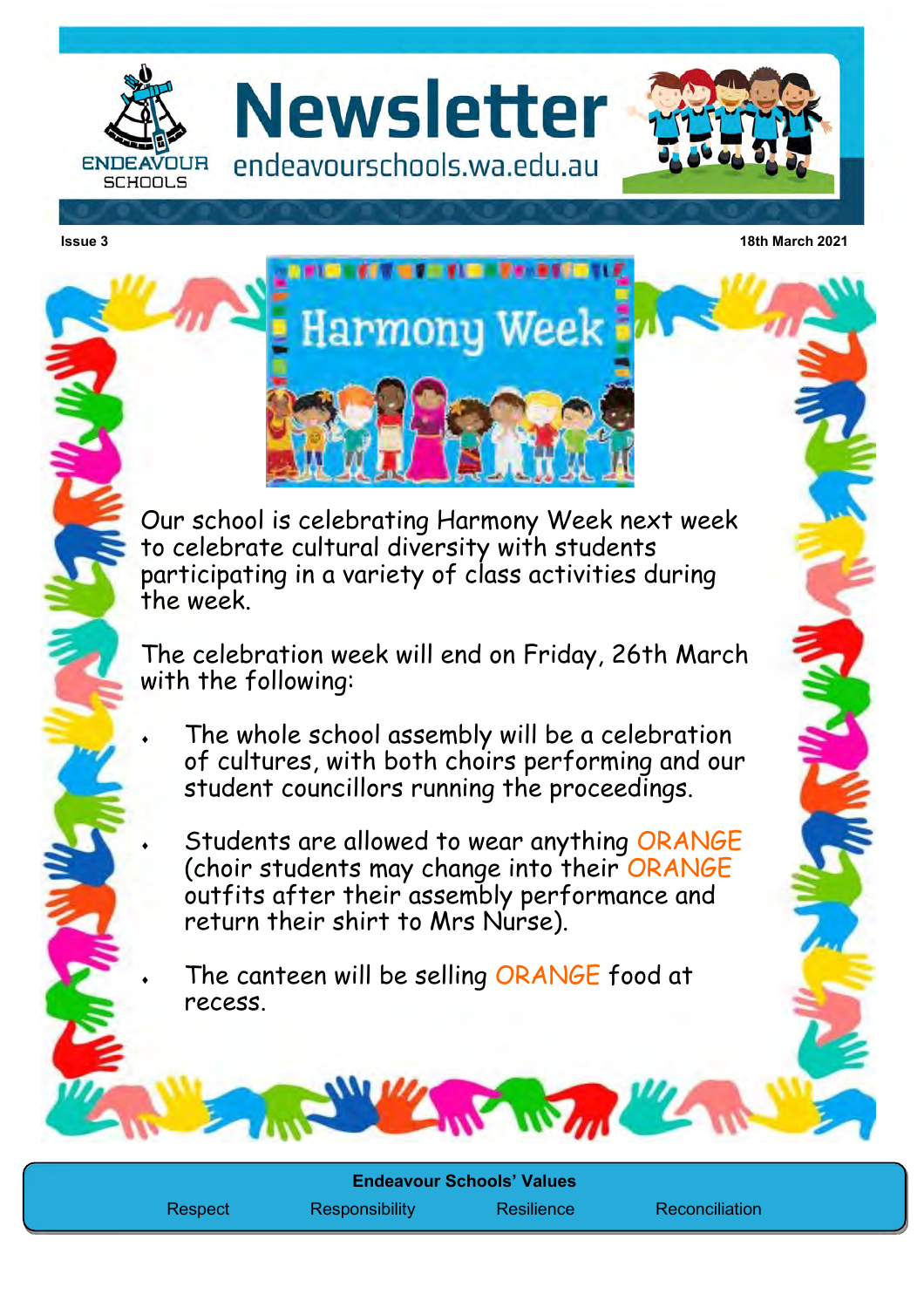### **From the Pen of the Principals**

#### **Primary School**

Dear Parents, Caregivers and Community Members,

The P&C held its AGM this week. Thank you to everyone who attended, we really appreciate you taking the time to come along and support the P&C. I would like to welcome our new President Nadia Westbrook. We look forward to working with you.

A special thank you to our outgoing president Melissa Langshaw. Melissa has been involved with the P&C for 8 years and her commitment and dedication has been very much appreciated. Thank you also to Amanda Pinder, Sharni Heathcote and Tiffany Williams who have also been a fantastic support over the years.

As part of our school improvement plan staff have been working hard to implement some strategies that research shows have a positive impact on student outcomes. Today staff spent some time sharing some success they have achieved throughout the term. In what has been a relatively short term I am pleased with the progress we have made.

We are constantly reflecting on our effectiveness in all aspects of our school. You may remember completing a survey at the beginning of 2020 called 'Tell Them from Me'. We used your feedback to inform our school improvement plan. The time has come for us to repeat this survey and to review our practices. As your Principal I value your feedback and appreciate hearing your perception of how the school is going. Please take the opportunity to complete the survey and have a say about what you want for our school community. Details of how you can complete the survey are to follow very soon.

The National Assessment Program – Literacy and Numeracy (NAPLAN) is an annual assessment that students from across Australia in Years 3, 5, 7 and 9 complete. Information from these assessments assists schools in planning to improve student *Abolish 'no hat no play'* outcomes. This year NAPLAN will be completed online in May 2020. Year 3 and 5 students will receive an information flyer about NAPLAN with this week's newsletter. If you have any questions, please speak with your child's class teacher.

Next week we will be celebrating Harmony Week. Harmony Week is about inclusiveness, respect and belonging for all Australians, regardless of cultural or linguistic background. We look forward to seeing you at the assembly on Friday.

Everyone is invited to wear the colour orange on Friday, 26th March. Orange is the colour chosen because it signifies social communication and meaningful conversations. It also relates to the freedom of ideas and encouragement of mutual respect. Wearing orange shows our support for cultural diversity and an inclusive Australia.

Take care,

**Jennette Maxfield - Principal**

#### **Education Support Centre**

Dear Parents and Carers,

I'd like to take this opportunity to welcome a new teacher to our school, Mrs Deborah Griffith, who will be teaching in Room 6 every Wednesday for the remainder of this year. Deborah is an experienced and dedicated teacher and we are very excited to have her working with us this year. Please give her a big Endeavour welcome when you next see her.

Later this term in Week 9, we will be holding our Principals' Afternoon Tea for students who have demonstrated outstanding Literacy and Numeracy progress in Term 1. Students will be selected from their classrooms by their class teachers and will receive an invitation to attend where they will share their learning journey for this term. I've seen some wonderful work so far this year and I encourage you to keep working hard girls and boys!

Also in Week 8 we will be holding our first School Board Meeting for 2021. As some of our current Board members will be coming to the end of their tenure on the Board we are looking for new Board members for 2021 and beyond. This is a very good way of partnering with us to lead our Schools', both now and for the future. We are more than happy to provide further information if you are interested or even if you want to know what the work entails. Please contact either Mrs Maxfield or myself and we'll be happy to answer any questions you might have.

This term you may have noticed (or heard about it from your children) that we have reshaped our 'Hats Policy' so that students who do not have a hat for recess and lunchtime play will be playing in the shaded areas of our school instead of sitting out of play. Recently, the Cancer Council of WA has promoted this to all schools and provided the following information for everyone.

- *Yes that's right – 'no hat no play' has to go! This is because: It can decrease levels of physical activity: Cancer Council WA discourages a rule where children miss out on play and / or physical activity because they do not have a hat. We want children to be more active! Students who have forgotten their hat or cannot provide their own can be accommodated by a 'No SunSmart hat? Play in the shade!' rule or by schools having a supply of spare hats.*
	- *It can discourage students from wearing hats outside of school: When students are punished for not wearing a hat, sun protection can be viewed by students as an anxiety-inducing, enforceable rule that only applies to school time. Ideally, wearing a hat should be associated with a positive health behaviour that they can transfer to non-school days and secondary school. A rule of 'No SunSmart hat? Play in the Shade!' provides an alternative to playing in the sun, rather than a punishment.*

That's all for this time,

#### **Jayne Gorbould - Principal**



Unfortunately the canteen will be closed during Week 9. The Canteen ladies apologise for any inconvenience this may cause.

# Silly SOCk J2

The P & C would like to thank everyone who participated in the Silly Sock Day held last Friday. A total of \$329.50 was raised.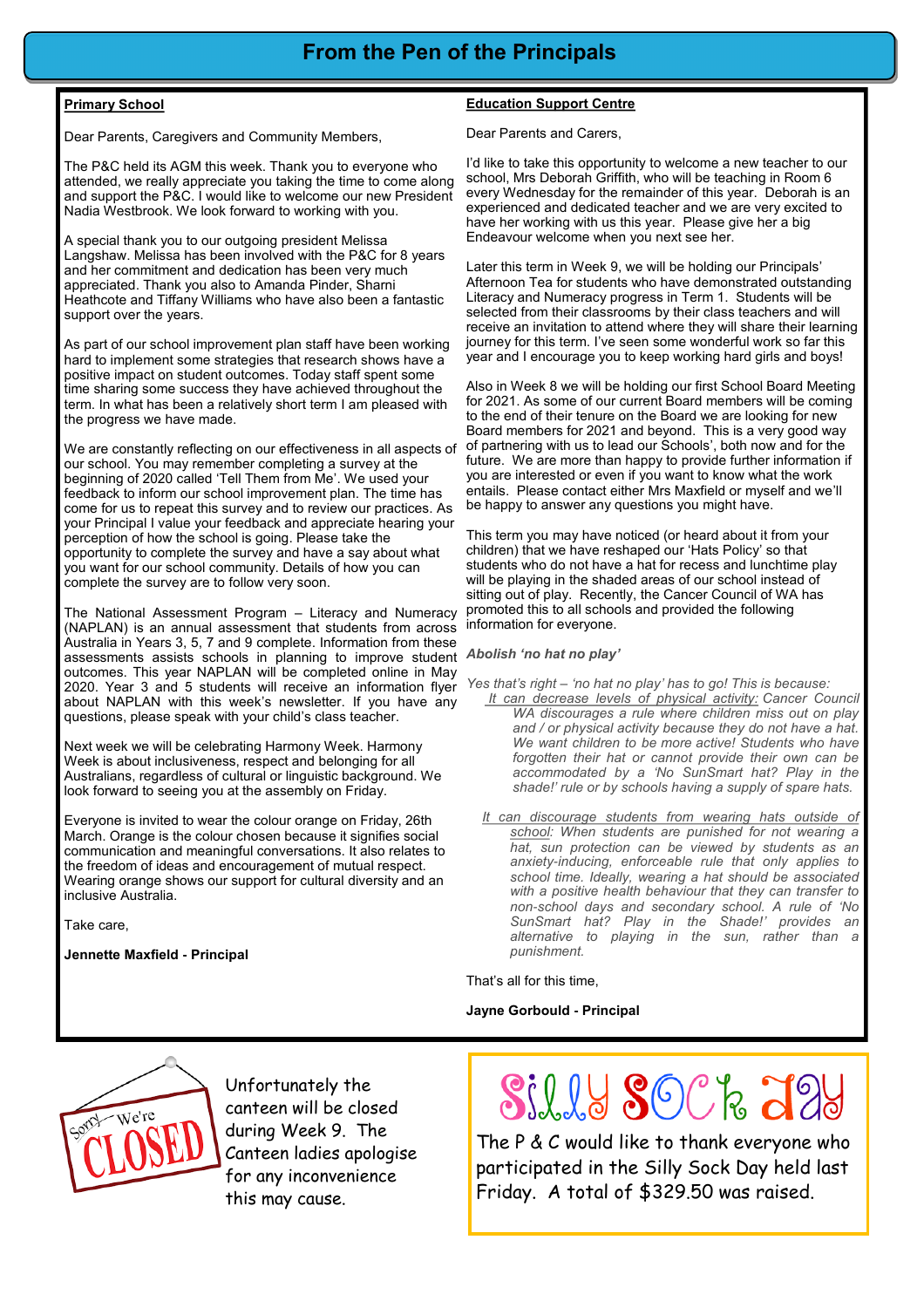| <b>Important Items to Remember</b>        |                |                     |  |  |  |  |  |
|-------------------------------------------|----------------|---------------------|--|--|--|--|--|
| <b>Phone Numbers</b>                      |                |                     |  |  |  |  |  |
| School:                                   | 9591-6100      |                     |  |  |  |  |  |
| <b>Dental Clinic:</b>                     | 9524-5101      |                     |  |  |  |  |  |
| Canteen:                                  | 9524-5284      |                     |  |  |  |  |  |
|                                           | Wed - Fri only |                     |  |  |  |  |  |
| <b>School Security: 1800 177 777</b>      |                |                     |  |  |  |  |  |
| <b>Uniform Shop</b>                       |                | Thurs 2.30 - 2.50pm |  |  |  |  |  |
|                                           | Fri            | $8.15 - 8.50$ am    |  |  |  |  |  |
| <b>School Banking</b> Fri 8.10 - 8.40am   |                |                     |  |  |  |  |  |
| <b>Please return the Student Policies</b> |                |                     |  |  |  |  |  |

Please return the Student Policies Agreement form to the front office as soon as possible. This form includes Permission to Publish Student Images and Work for School Purposes. If you require another form, please contact the front office.

The following students are to be congratulated for demonstrating the positive behaviour expectations of Endeavour Schools. Super well done!

**Certificate Winners**

| <b>Purple Level</b> |      |                 |      |  |  |  |  |
|---------------------|------|-----------------|------|--|--|--|--|
| <b>Name</b>         | Room | <b>Name</b>     | Room |  |  |  |  |
| Tobias C-P          | 16   | Ben L           | 16   |  |  |  |  |
| Kyle B              | 21   | Roman O         | 16   |  |  |  |  |
| Sophie W            | 16   | Jaime B         | 23   |  |  |  |  |
| Will F-M            | 23   | <b>Robert B</b> | 16   |  |  |  |  |
| Reeve K             | 15   | Abi L           | 6    |  |  |  |  |
| Shaylee W           | 6    | Riley T         | 6    |  |  |  |  |
| Levi <sub>R</sub>   | 6    | Sam J           | 16   |  |  |  |  |
| Cobus H             | 4    | Elsie B         | 6    |  |  |  |  |
| Skye B              | 16   | Jack C          | 14   |  |  |  |  |
| Samara L            | 15   | Cooper W        | 23   |  |  |  |  |

| <b>What Is Coming Up At Endeavour Schools</b> |                                                    |                                                                                        |                                                                                          |                                                  |                                                                 |  |  |  |
|-----------------------------------------------|----------------------------------------------------|----------------------------------------------------------------------------------------|------------------------------------------------------------------------------------------|--------------------------------------------------|-----------------------------------------------------------------|--|--|--|
|                                               | Monday                                             | <b>Tuesday</b>                                                                         | Wednesday                                                                                | Thursday                                         | Friday                                                          |  |  |  |
| Week 8                                        | 22/3                                               | 23/3<br>Year 3 & 6's Dental<br>Screening                                               | 24/3                                                                                     | 25/3                                             | 26/3<br>Harmony Assembly -<br>both choirs will be<br>performing |  |  |  |
|                                               | Harmony Week                                       |                                                                                        |                                                                                          |                                                  | Easter Raffle Tickets<br>returned                               |  |  |  |
| Week 9                                        | 29/3<br><b>Incentival</b>                          | 30/3<br>Pre Primary Dental<br>Screening<br><b>Board Meeting</b><br>Easter Raffle Drawn | 31/3<br>Principals Afternoon<br>Tea<br>Kindy Easter Hat<br>Parade 2pm<br>CANTEEN CLOSED- | 1/4<br>Newsletter<br>Last day Term 1             | 2/4<br>Good Friday Public<br>Holiday                            |  |  |  |
| Week 1<br>Term 2                              | 19/4<br>School<br>Development Day<br>(no students) | 20/4<br>First day Term 2                                                               | 21/4<br>Swimming Carnival                                                                | 22/4<br><b>ANZAC Service</b><br>8.45 am - 9.30am | 23/4                                                            |  |  |  |